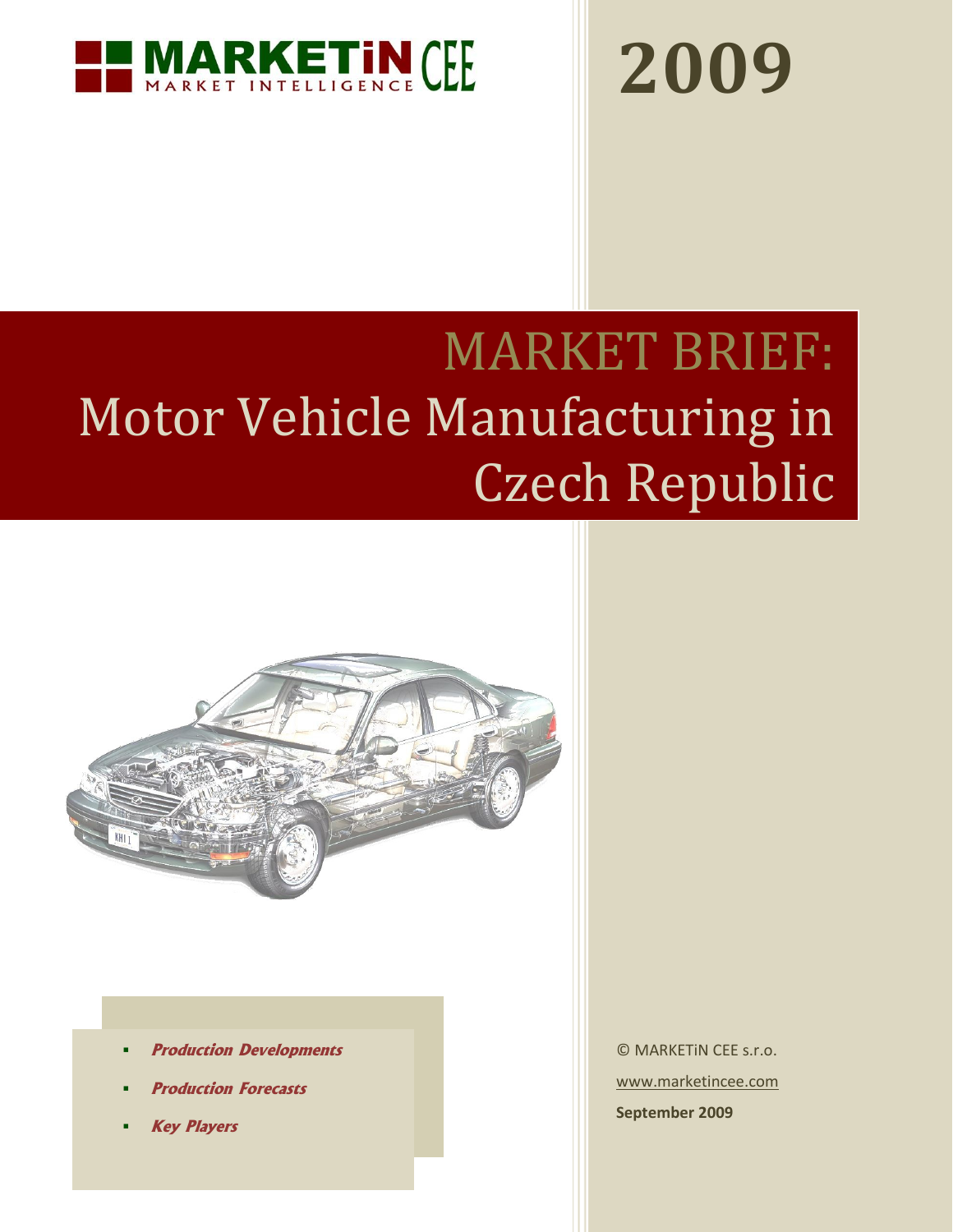## **MOTOR VEHICLE MANUFACTURING IN CZECH REPUBLIC**

## **Production Developments**

The Czech Republic is an export oriented auto manufacturer, with around 90 percent of production exported. The Volkswagen Group including Skoda is responsible for the majority of output in the country.

In 2008, 183 thousand new cars were sold in the Czech Republic, up 4.6% on 2007. Since 2003, vehicle sales have grown annually by 3.6%. This is better than the EU average growth of 1.4%. The Czech Republic is the 14th largest market in the EU, ranking after Sweden and Portugal but above Hungary and Ireland. Based on the first five months of the year, sales of new cars during 2009 should reach 170 thousand, down 7% on 2008. (Acea, 2009)

The government stimulated new car sales, first by waiving VAT from April 1, 2009 onwards, then, from October 2009 onwards, through a wrecking premium. The imports of second-hand cars, which reached a record high of 231 thousand cars in 2008, will be less attractive, as a result of higher duties on cars not fulfilling the Euro-3 emission norm. Imports decreased by 40% during the first 7 months of 2009. (SDA-CIA, 2009)

Total motor vehicle production has been growing annually at a healthy compound growth rate of 20.5% between 2004 and 2008. The growth has been driven by passenger cars production, accounting for about 98.7% of the total volume of motor vehicles production in the Czech Republic, as well as by light commercial vehicles production that have registered a CAGR of 53.9% over the last five years.

#### <span id="page-1-0"></span>**FIGURE 1 CZECH REPUBLIC: Motor Vehicle Production 2004 - 2008**

| Volume (in pcs.)                 | 2004    | 2005    | 2006    | 2007    | 2008    | <b>CAGR</b><br>08/04 |
|----------------------------------|---------|---------|---------|---------|---------|----------------------|
| Passenger Cars                   | 443 065 | 599 472 | 848799  | 925 060 | 933 312 | 20.5                 |
| <b>Light Commercial Vehicles</b> | 1 1 2 2 | 1 2 2 0 | 1 0 7 7 | 6 238   | 6 2 8 8 | 53.9                 |
| <b>Heavy Trucks</b>              | 2 2 0 0 | 2 0 5 0 | 1 993   | 3 1 6 8 | 2 7 2 6 | 5.5                  |
| Buses & Coaches                  | 1972    | 2 0 5 0 | 2948    | 3 1 8 2 | 3496    | 15.4                 |
| <b>Total MV Production</b>       | 448 360 | 602 237 | 854 817 | 937 648 | 945 822 | 20.5                 |

*Source: OICA; ACEA; Automotive Industry Association of the Czech Republic (AIA CR).*

Besides passenger cars, light & heavy commercial vehicles, buses & coaches, there are also trailers & semitrailers manufacturers - Panav a.s. and Schwarzmuller s.r.o. who together produced 2424 vehicles in 2008 - and a motorcycle manufacturer - JAWA Moto spol. s r.o. that produced 1550 motorcycles last year.

As it was obvious from the [FIGURE 1,](#page-1-0) the production growth has slowed last year. The true impact of the global economic downturn will manifest in the output this year. We estimate the total annual motor vehicle production to plummet by -21.4% to 743.6 thousand vehicles.

## **Production Forecasts**

Nevertheless, based on announced expansive plans of Czech carmakers, we estimate that the production dynamics will soon recover, and for the next year we suppose an annual increase by 6.6%, and for subsequent three years we expect double digit growth rates. In the period from 2009 to 2013, the motor vehicle manufacturing output should see a compound annual growth rate of at least 12.4%.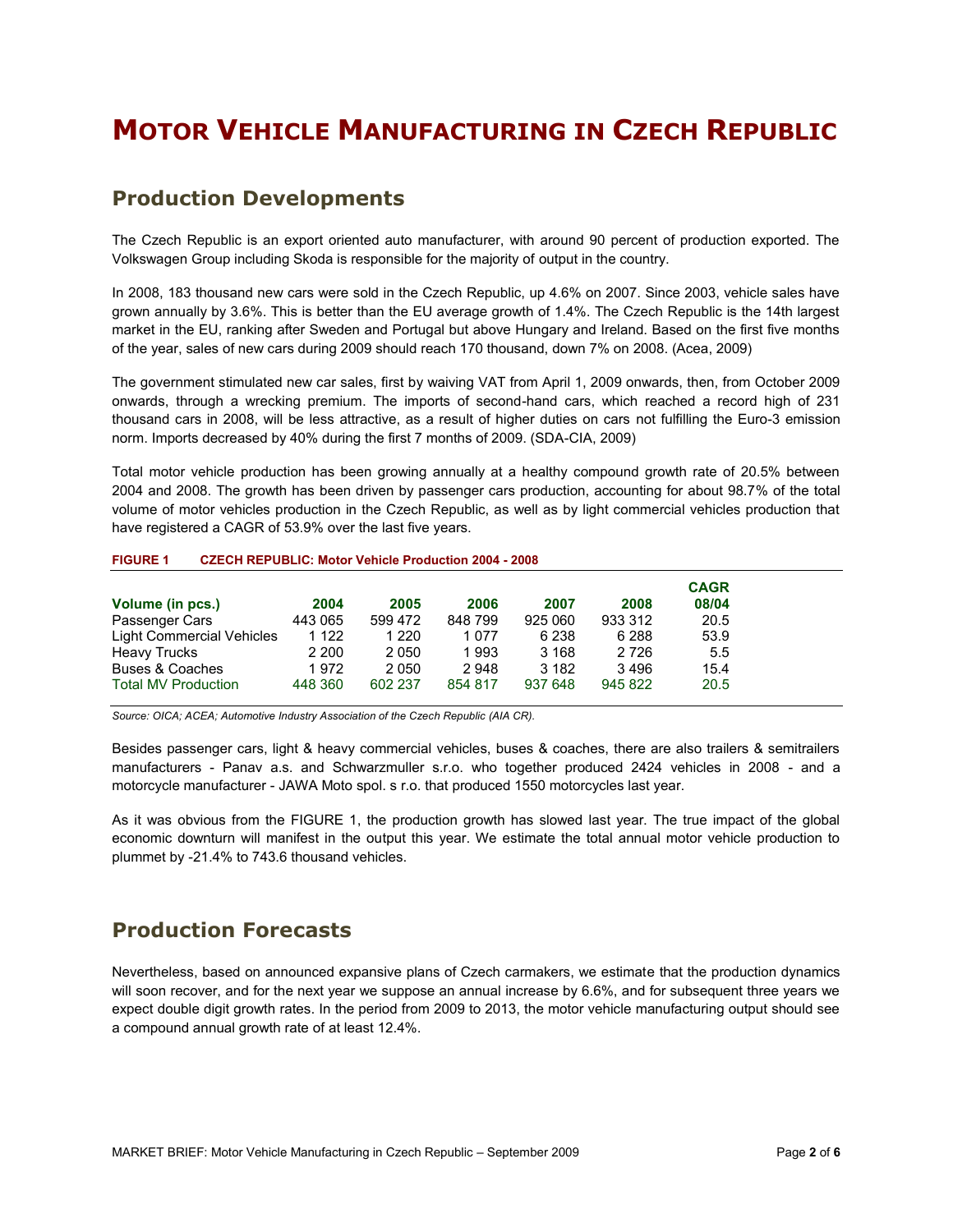| <b>FIGURE 2</b> | <b>CZECH REPUBLIC: Motor Vehicle Production Forecast 2009 - 2013</b> |
|-----------------|----------------------------------------------------------------------|
|-----------------|----------------------------------------------------------------------|

|                       |       |       |       |         |         | <b>CAGR</b> |
|-----------------------|-------|-------|-------|---------|---------|-------------|
| Volume (in 1000 pcs.) | 2009  | 2010  | 2011  | 2012    | 2013    | 13/09       |
| Total MV Production   | 743.6 | 792.8 | 930.0 | 1 075.2 | 1 186.2 | 12.4        |

*Source: Data for 2009, 2010 & 2012 are CSM Worldwide forecasts; data for 2011 and 2013 are MARKETiN forecasts.*

Czech Republic could break the level of one million motor vehicles produced per year in 2012 at the latest. [FIGURE 3](#page-2-0) shows our forecast for years 2004 to 2013, when the annual output could reach 1 186.2 cars produced per year.



<span id="page-2-0"></span>**FIGURE 3 CZECH REPUBLIC: Motor Vehicle Production 2004 – 2013 (in Thousand Pieces)**

*Source: Data for 2004 to 2008 are actual consumption data from ACEA & AIA CR; data for 2009, 2010 & 2012 are CSM Worldwide forecasts; data for 2011 and 2013 are MARKETiN forecasts.*

## **Key Players**

The motor vehicle production will again be driven by the passenger car manufacturers: Škoda Auto a.s., T.P.C.A. Czech, s.r.o. and Hyundai Motor Manufacturing Czech s.r.o. Especially the plans of Hyundai Motor to launch manufacturing of a new model Kia Venga in the third quarter 2009, could contribute significantly to the re-start of the total output growth in 2010.

| <b>FIGURE 4</b> |  | <b>CZECH REPUBLIC: Overview of Major Makes Manufactured in Czech Plants</b> |  |  |
|-----------------|--|-----------------------------------------------------------------------------|--|--|
|-----------------|--|-----------------------------------------------------------------------------|--|--|

| Company<br>Škoda Auto a.s.        | Group/JV<br>Volkswagen Group | <b>Plant Location</b><br>Mladá Boleslav<br>Vrchlabí<br>Kvasinv | Type of prod.<br>Engines, p. cars<br>Passenger cars<br>Passenger cars | <b>Makes</b><br>Škoda<br>Škoda<br>Škoda |
|-----------------------------------|------------------------------|----------------------------------------------------------------|-----------------------------------------------------------------------|-----------------------------------------|
| T.P.C.A. Czech, s.r.o.            | PSA + Toyota                 | Kolín                                                          | Passenger cars                                                        | Toyota, Peugeot Citroën                 |
| Hyundai Motor Manuf.Czech s.r.o.  | Hyundai                      | Nošovice                                                       | Passenger cars                                                        | Hyundai, Kia*                           |
| Avia Ashok Leyland Motors, s.r.o. | Avia Ashok Leyland           | Letňany (Prague)                                               | Trucks                                                                | Avia                                    |
| Tatra a.s.                        | Tatra                        | Kopřivnice                                                     | Engines, trucks                                                       | Tatra (trucks+military v.)              |
| Iveco Czech Republic, a.s.        | Fiat Group                   | Vysoké Mýto                                                    | <b>Buses</b>                                                          | Irisbus (former Karosa)                 |
| SOR Libchavy s.r.o.               | <b>SOR</b>                   | Libchavy                                                       | <b>Buses</b>                                                          | Sor                                     |

*Source: AIA CR; ACEA; MARKETiN. Note: \* Production of a new model of this make should be launched in 2010.*

There are also two truck manufacturers - Avia Ashok Leyland Motors, s.r.o. and Tatra a.s., and two major bus manufacturers - Iveco Czech Republic, a.s. and SOR Libchavy s.r.o. located in the Czech Republic.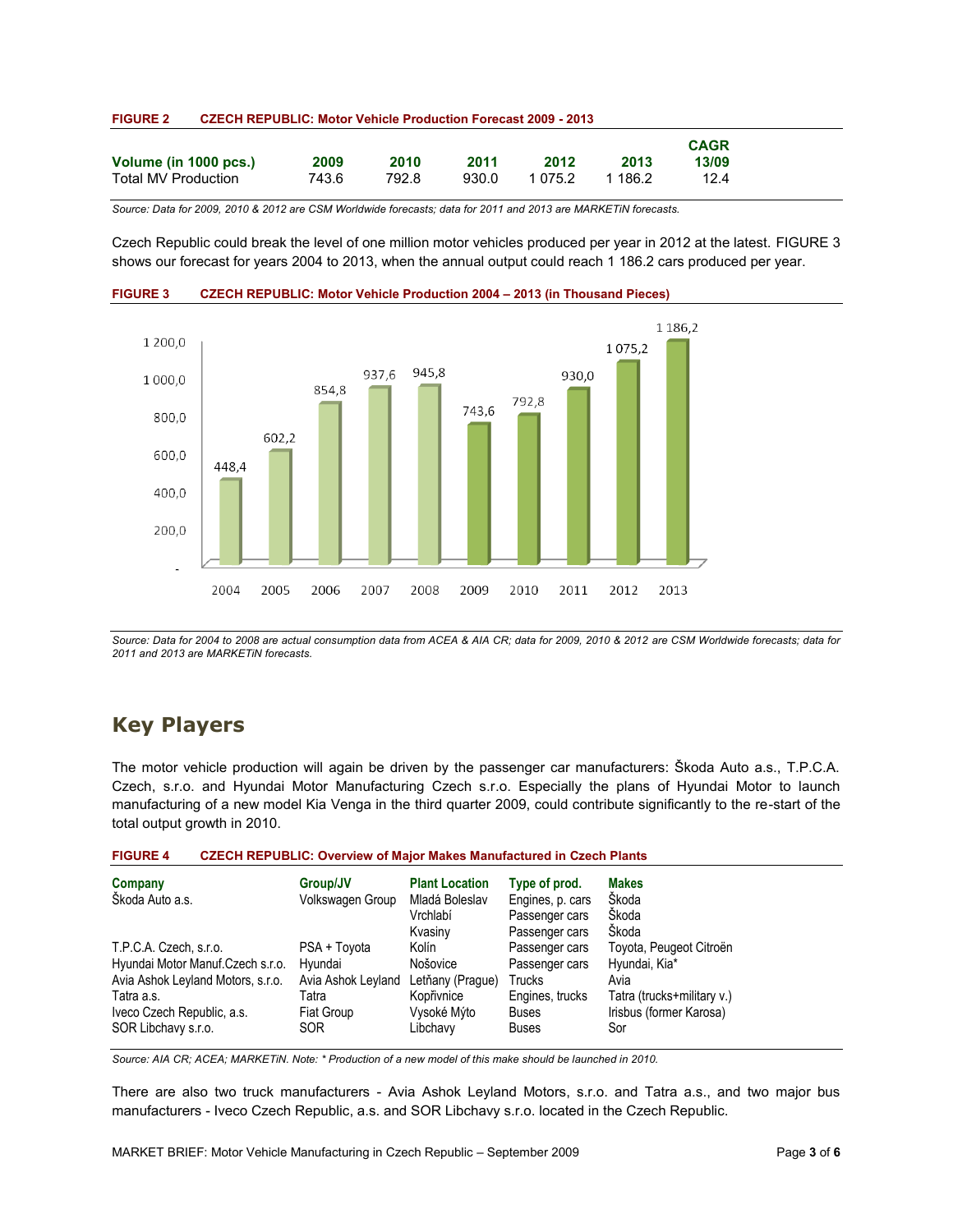#### **FIGURE 5 CZECH REPUBLIC: Other Selected Heavy Trucks and Buses Manufacturers**

#### **Avia Ashok Leyland Motors, s.r.o.**

**Address**: Beranovych 140, 199 03 Praha 3 **Manpower 2006**: 270 **Production/Assembly 2006**: 500 commer. vehicles **Brands and models**: AVIA

### **IVECO Czech Republic, a.s. Address**: Dobrovskeho 74, 566 03 Vysoke Myto **Manpower 2006**: 1 940

 $\mathcal{L}_\text{max}$  and  $\mathcal{L}_\text{max}$  and  $\mathcal{L}_\text{max}$  and  $\mathcal{L}_\text{max}$ 

 $\mathcal{L}_\text{max}$  and  $\mathcal{L}_\text{max}$  and  $\mathcal{L}_\text{max}$  and  $\mathcal{L}_\text{max}$ **Tatra, a.s.**

**Sor Libchavy, s.r.o.**

**Manpower 2006**: 440

**Brands and models**: SOR

**Production/Assembly 2006**: 2 477 buses, coaches **Brands and models**: IRISBUS, IVECO

**Address**: Areal Tatry 1450/1, 742 21 Koprivnice **Manpower 2006**: 1 730 **Production/Assembly 2006**:1 500 commer. vehicles **Brands and models**: TATRA

**Address**: Dolni Libchavy 48, 561 16 Libchavy

**Production/Assembly 2006**: 410 buses

*Source: OICA.*

Besides that, there are also some small local sports car manufacturers in the Czech Republic, such as Kaipan s.r.o. specializing on custom-built cars under the brand Kaipan, and Auto Projekt Centrum, s.r.o. producing and selling roadster makes known as Gordon. And two local small-scale bus manufacturers should be mentioned, too: KHMC s.r.o., a Czech manufacturer of small buses, and Tedom s.r.o., focusing mainly on the production of CNG buses and engines both under the brand name Tedom (engines formerly known under Liaz name). And to have a complete picture of the motor vehicle manufacturers in the Czech Republic, local manufacturer of tractors Zetor Group should be noted, too.

| <b>CZECH REPUBLIC: Motor Vehicle Production by Manufacturers 2004 - 2008</b><br><b>FIGURE 6</b> |  |
|-------------------------------------------------------------------------------------------------|--|
|-------------------------------------------------------------------------------------------------|--|

| Volume (in pcs.)                  | 2004    | 2005    | 2006    | 2007    | 2008    | '08 Share |
|-----------------------------------|---------|---------|---------|---------|---------|-----------|
| Cars + LCVs - TOTAL:              | 507 328 | 597 994 | 849 876 | 931 298 | 939 600 | 100%      |
| Skoda Auto a.s.                   | 443 868 | 494 122 | 556 196 | 622 811 | 603 247 | 64%       |
| T.P.C.A. Czech. s.r.o.*           |         | 103819  | 293 650 | 308 478 | 324 289 | 35%       |
| Hyundai Motor Manuf. Czech s.r.o. |         |         |         |         | 12 050  | $1\%$     |
| Alfine a.s.                       | 50      | 46      | 13      |         |         | $0\%$     |
| Kaipan s.r.o.                     | 16      |         | 16      |         | 13      | $0\%$     |
| Auto Projekt Centrum, s.r.o.      | ŋ       |         |         |         |         | $0\%$     |
| Heavy trucks - TOTAL:             | 2 2 0 0 | 2 0 5 0 | 1993    | 3 1 6 8 | 2726    | 100%      |
| Avia Ashok Leyland Motors, s.r.o. | 545     | 553     | 482     | 737     | 474     | 17%       |
| Tatra a.s.                        | 1654    | 1497    | 1511    | 2431    | 2 2 5 2 | 83%       |
| Praga a.s.                        |         | 0       |         |         | 0       | $0\%$     |
| Buses & Coaches - TOTAL:          | 1972    | 2 1 9 8 | 2948    | 3 1 8 2 | 3496    | 100%      |
| Iveco Czech Republic, a.s.        | 1690    | 1897    | 2477    | 2698    | 3 0 2 0 | 86%       |
| SOR Libchavy s.r.o.               | 235     | 247     | 411     | 418     | 368     | 11%       |
| KHMC s.r.o.                       | 47      | 49      | 45      | 49      | 61      | 2%        |
| Tedom s.r.o.                      |         | 5       | 15      | 17      | 47      | $1\%$     |

*Source: AIA CR. Note: \* Full name of the joint venture is Toyota Peugeot Citroën Automobile Czech, s.r.o.*

The biggest personal cars manufacturer is Skoda Auto a.s. with 603,247 cars produced in 2008. Its production accounts for 64% of the total passenger car output.

**Skoda Auto, a.s.**

| <b>Address</b>             | V. Klementa 869, CZ 293 60 Mlada Boleslav                                                            |
|----------------------------|------------------------------------------------------------------------------------------------------|
| <b>Production Launch</b>   | 1991                                                                                                 |
| <b>Manpower</b>            | 23 400 people (in 2006)                                                                              |
| <b>Production/Assembly</b> | 603 247 cars (in 2008); Annual Capacity: 700 000 cars                                                |
| <b>Makes (Models)</b>      | SKODA (Octavia, Octavia Combi, Octavia Tour, Superb, Fabia, Fabia<br>Combi, Praktik, Roomster, Yeti) |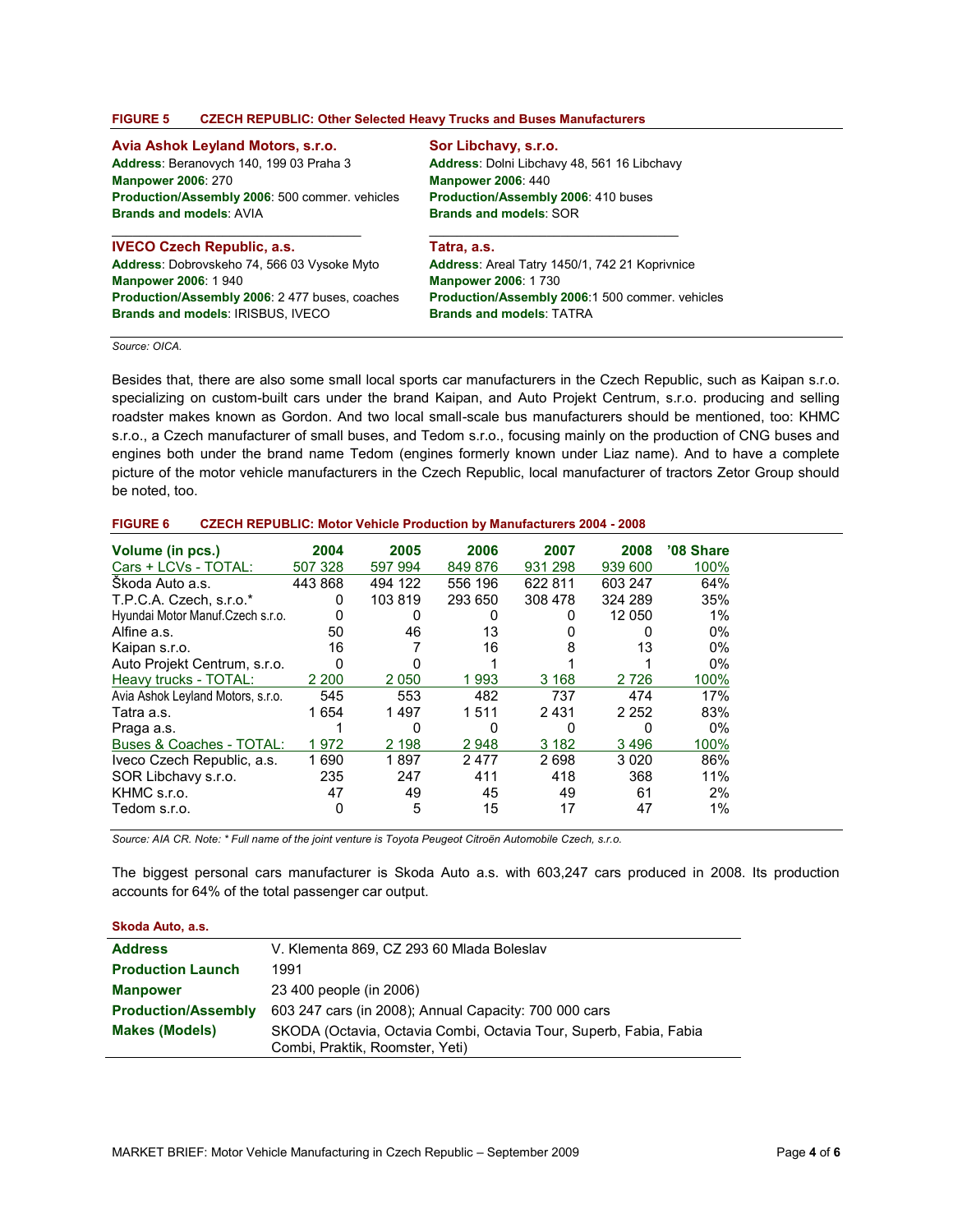SKODA AUTO/Volkswagen Group is the dominant car manufacturer in the Czech Republic. Although, Skoda Auto saw a drop in output of around 3 percent to about 603,200 units in 2008. But in the same year, the company raised sales by 7 percent to a record 674,530 cars. While there was more than 20 percent cut in production in the 1Q 2009, Skoda Auto has recently launched a shift on Saturday to catch up with demand in the 2Q 2009.

SKODA AUTO's long-term goals are to produce one million cars in 2012 and to double its current production to 1.5 million by the year 2018. SKODA AUTO has recently announced its plan to significantly change how it purchases supplies. SKODA AUTO wants to significantly reduce the number of its direct suppliers from the current 1,300 to 400 (roughly 75% of all supplies are sourced from the top 300 suppliers and 94% from the top 1,000 suppliers). Reportedly, supplies from Asia will be increased, while the number of domestic suppliers should be kept more or less unchanged.

| <b>Address</b>             | Prumyslova zona, 280 02 Kolin                         |
|----------------------------|-------------------------------------------------------|
| <b>Production Launch</b>   | 2005                                                  |
| <b>Manpower</b>            | 3 300 people (in 2006)                                |
| <b>Production/Assembly</b> | 324 289 cars (in 2008); Annual Capacity: 300 000 cars |
| <b>Makes (Models)</b>      | CITROEN (C1), PEUGEOT (107), TOYOTA (Aygo)            |

The output at Toyota-Peugeot-Citroen (Aygo, 107. C1) increased by 5.1 percent to 324,289 cars in 2008. In May 2009, TPCA confirmed its estimate to produce 330,000 cars within the year. This near two percent growth in production would be beneficial due to the ongoing financial crises and production cuts elsewhere.

#### **Hyundai Motor Manufacturing Czech s.r.o.**

| <b>Address</b>             | Průmyslová zóna Nošovice, CZ 739 51 Nižní Lhoty 700         |
|----------------------------|-------------------------------------------------------------|
| <b>Production Launch</b>   | 2008                                                        |
| <b>Manpower</b>            | About 2000 people (by the end of 2008)                      |
| <b>Production/Assembly</b> | 12 050 cars (in 2008); Annual Capacity: 300 000 cars        |
| <b>Makes (Models)</b>      | HYUNDAI (i30, i30cw), KIA (Venga – launched by end of 2009) |

In November 2008, South Korean car maker Hyundai launched production in its brand new plant in Nosovice in northern Moravia. Hyundai had produced 12,050 cars (i30) in the plant by end-2008 and 20,000 car in 1Q 2009. Hyundai's sales in the period of January to May jumped to 10.2 percent and a majority of cars sold originated in the Czech plant.